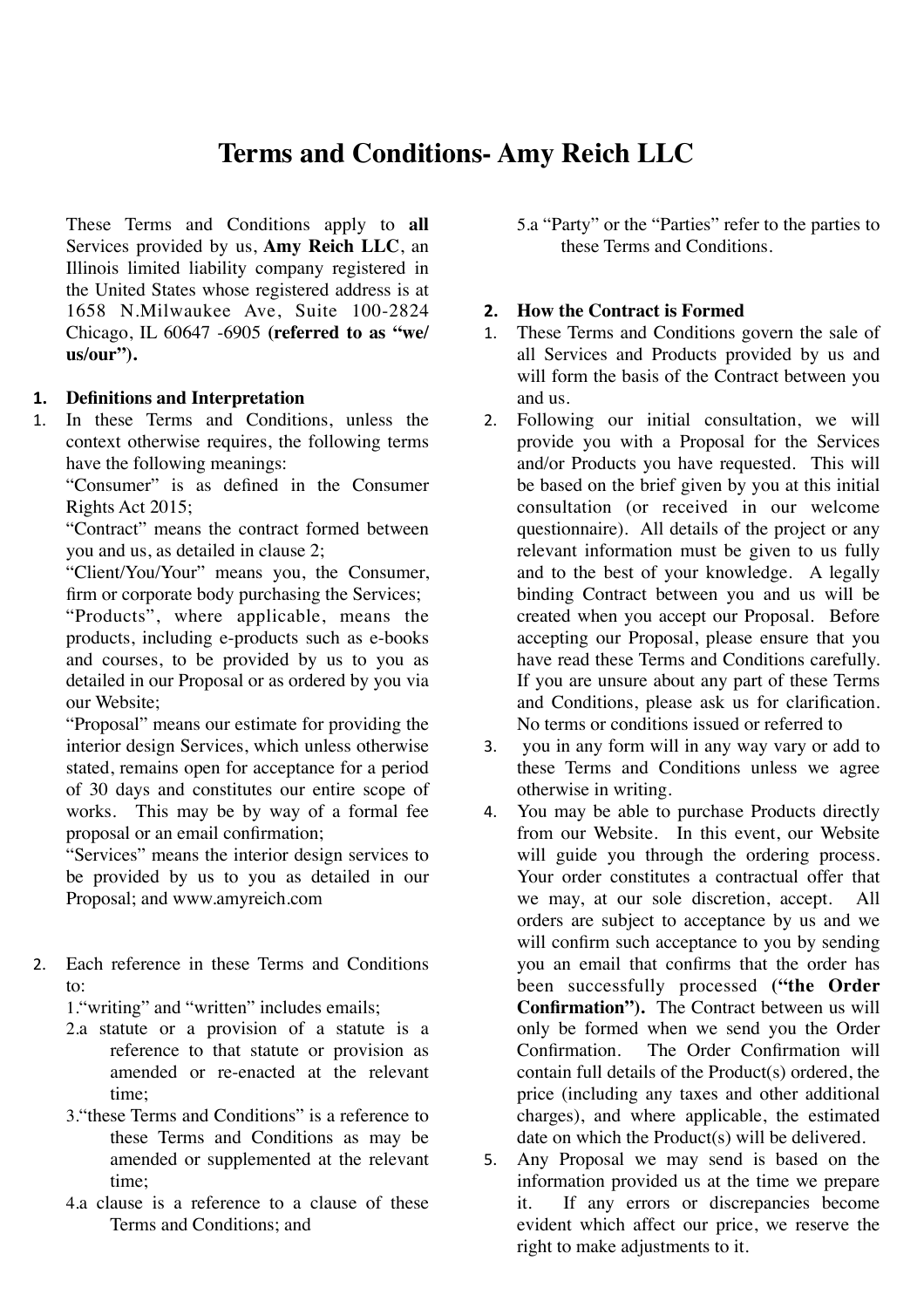# **3. Interior Design Services ( On site)**

- 1. We will ensure that our Services are provided with reasonable care and skill and in accordance with best trade practice. Our Services, and any guidance we provide, will be from an interior design perspective only; you must gain specialist advice from architects, building control, structural engineers or other specialist contractors or trades where applicable.
- 2. We will provide you with a number of designs which will need to be approved by you in writing. We will accommodate a maximum of two revisions to your chosen design. further alterations, any changes to the original brief, any changes required after you have approved the design, works required outside of our normal working hours (Monday to Friday, 8  $am - 4$  pm CST excluding bank holidays) or any additional visits required above the allowance included for in our Proposal will be chargeable at our hourly rate applicable at the time.
- 3. If you require any additional services after accepting our Proposal, we will provide you with a further Proposal, which must be accepted by you in writing before we will proceed.
- 4. We may provide sketches or impressions before or during the provision of the Services. Any such material is intended for illustrative purposes only and is not intended to provide an exact specification of the works to be provided, nor to guarantee specific results and is not to be used for construction purposes unless specifically issued as such.
- 5. It is your responsibility to check all dimensions and measurements set out in any plans we provide and it is the builder or contractor's responsibility to report any discrepancies to us prior to any construction or building work starting.
- 6. If we are asked to provide lighting, heating, flooring or other plans, we will produce these as guidance only from a design point of view. It will be the relevant contractor's responsibility to ensure the work from the plans we have created is safe and practical.
- 7. We will provide our designs and plans digitally and have included for this in our Proposal. If you require printed materials, we will charge for our costs in providing these.
- 8. We may provide suggestions for products or other services to be provided as part of your project. You are under no obligation to accept these suggestions but if you decide to, you will need to ensure the relevant supplier is suitable for your needs. A separate contractual

relationship will be created between you and the supplier, under separate terms and conditions. You will be responsible for making arrangements and paying the supplier directly and they will be liable to you directly for their actions or inactions.

- 9. We may agree to coordinate the ordering of products for your design. We cannot be held responsible for arranging repairs, replacements, returns or freight claims for purchases you have made. We strive to select furniture and accessories and brands with good reputations; however, will not be held responsible for the quality of any furniture or accessory that we select or propose.
- 10. If we agree to meet with you, we reserve the right to charge for our mileage and traveling time depending on location. Mileage will be charged at \$0.58 per mile unless otherwise agreed. We require a minimum of 48 hours notice by voicemail, if the agreed meeting date or time is to be changed. If we receive less than 48 hours notice, we reserve the right to charge for any costs incurred by us.
- 11. Any timelines we provide are for guidance only and are not of the essence of the Contract.

# **4. E-Design Services**

- 1. E-Design services are an online design/ decorating consultation service only. All recommendations are regarded as suggestions to improve the aesthetic of your space and are not intended for construction services.
- 2. You are responsible for confirming the accuracy and completeness of any information that is provided.
- 3. Floor plan measurements and details are for illustration purposes only, and as such, the floor plan or any related materials that illustrate the arrangement or placement of recommended items is intended to be used solely as a rough sketch in order to demonstrate the suggested placement or arrangement of recommended items.
- 4. All objects depicted in floor plans or any related materials that illustrate the arrangement or placement of recommended items will be chosen as an "approximate match" to represent those pieces that have been noted in the shopping lists. Colors, sizes and other details may not be exact.
- 5. You agree to correspond strictly through online communication using email and allocated, previously arranged calls in 15 minute blocks up to a maximum of 4 hours, unless otherwise agreed in writing. You agree to pay our current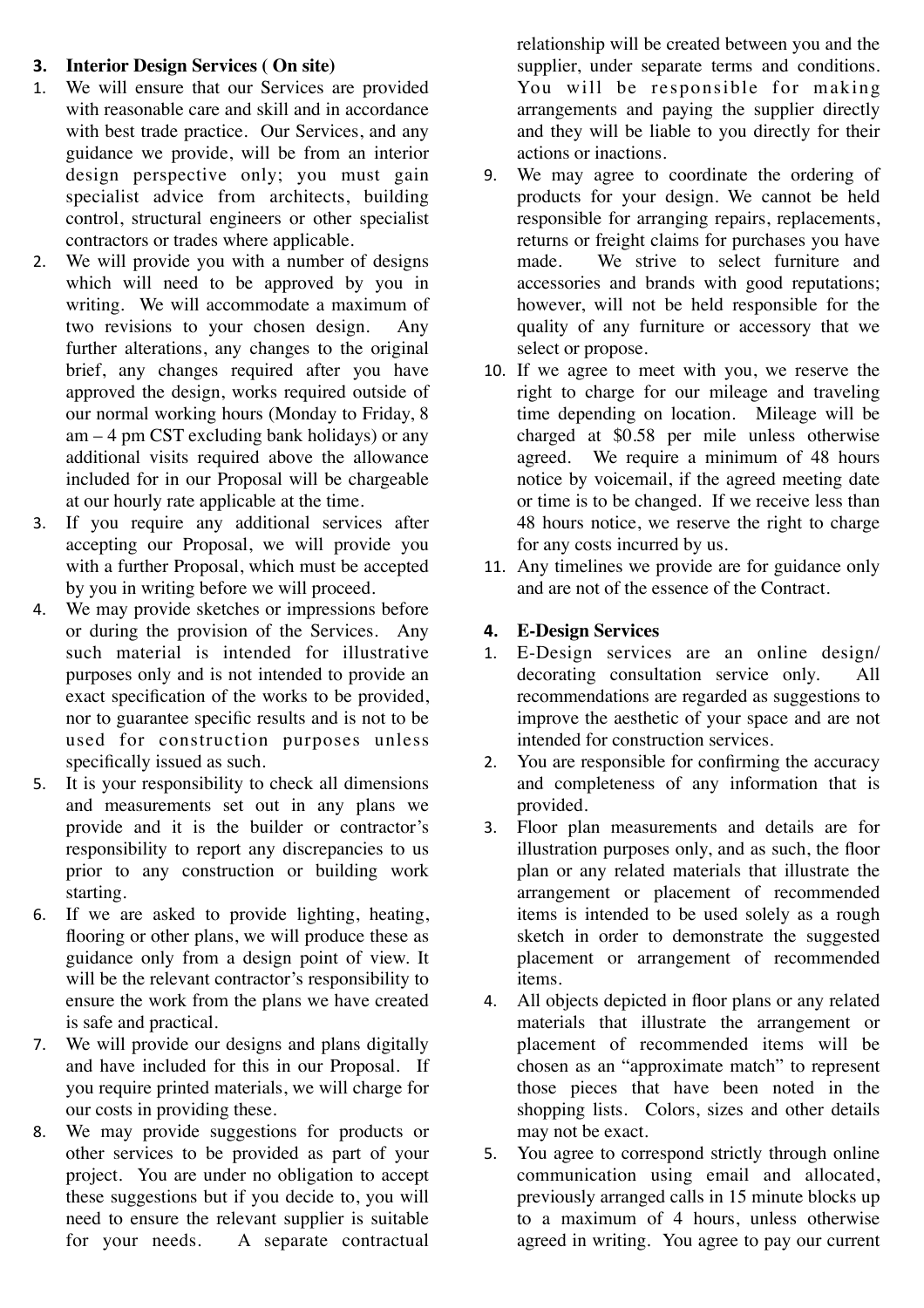hourly rate for unscheduled phone calls, and texts not previously agreed or above the 4 hours.

- 6. We will not be responsible for the means, methods or procedures of the construction, fabrication, delivery & installation, or safety precautions in connections with the e-design project.
- 7. Product sourcing is limited to certain countries.
- 8. In the event that you have a space that is a combination-use room (i.e. living room/dining room combination), payment will be for the number of spaces combined, unless otherwise agreed in writing.
- 9. Two design revisions are included in every edesign package. Additional revisions beyond those included are available at additional cost to be agreed upon in writing.
- 10. We cannot guarantee the prices or long-term availability of merchandise listed in your product shopping list.
- 11. We cannot be held responsible for arranging repairs, replacement or freight claims for purchases made in conjunction with recommendations for your e-design project.
- 12. We shall have the right to document the project notes, boards and photos, which may be used for portfolio, blog, social media, public display and similar publicity purposes. Your first name and location will not be used in connection with the documentation unless specified to the contrary. Your data will be held in accordance with our Privacy Policy. All documentation used on our behalf shall be paid by us. In addition, if you apply the tips and suggestions given and document these changes, we must be given credit as the consultant for the project if your documentation is released to the public.

# **5. Products**

- 1. We make all reasonable efforts to ensure that all descriptions and illustrations of Products available from us correspond to the actual Products that you will receive. Please note, however, that images shown on our Website or in our marketing literature are for illustrative purposes only. There may be slight variations between the image of an item and the actual Product sold due to differences in computer displays and lighting conditions.
- 2. Please note that clause 5.1 does not exclude our responsibility for mistakes due to negligence on our part and refers only to minor discrepancies. Please refer to clause 7 if the Products are incorrect.
- 3. All Products purchased through our Website will normally be delivered within 30 calendar

days of the date of our Order Confirmation unless otherwise agreed (subject to events outside of our control).

- 4. In the unlikely event that we fail to deliver the Products within 30 calendar days of our Order Confirmation (except as detailed in clause 5.3), you may cancel your order immediately if we have refused to deliver your Products or if you told us when ordering the Products that delivery within that time period was essential.
- 5. If you do not wish to cancel under clause 5.4 or if none of the specified circumstances apply, you may specify a new (reasonable) delivery date. If we fail to meet the new deadline, you may then cancel your order.
- 6. Delivery shall be deemed complete once we have delivered the Products to the address provided in your order.
- 7. If we are unable to deliver the Products on the delivery date (if, for example, no one is available at your address to receive the Products) we will leave a note informing you that the Products have been returned to our premises, requesting that you contact us to arrange re-delivery. The re-delivery will be chargeable.
- 8. The risk in the Products shall remain with us until they come into your physical possession.
- 9. Ownership of the Products passes to you once we have received payment in full of all sums due (including any applicable delivery charges).
- 10. If your order is for an **e-Product**, such as a course or e-book, the paid content will be made available to you immediately when we send you our Order Confirmation and will continue to be available and/or until you end the Contract depending on the e-Product.
- 11. Where any updates are made to paid content, it will continue to match our description of it as provided to you before you purchased the paid content. Please note that this does not prevent us from enhancing the paid content, and so going beyond the original description.
- 12. Due to the nature of e-Products, all sales on e-Products are final.
- 13. In some limited circumstances, we may need to suspend the provision of paid content (in full or in part) to fix technical problems, make necessary minor technical changes or update the paid content to comply with relevant changes in the law or other regulatory requirements.
- 14. If we need to suspend availability of the paid content for any of the reasons set out in clause 5.13, we will inform you in advance of the suspension and explain why it is necessary (unless we need to suspend availability for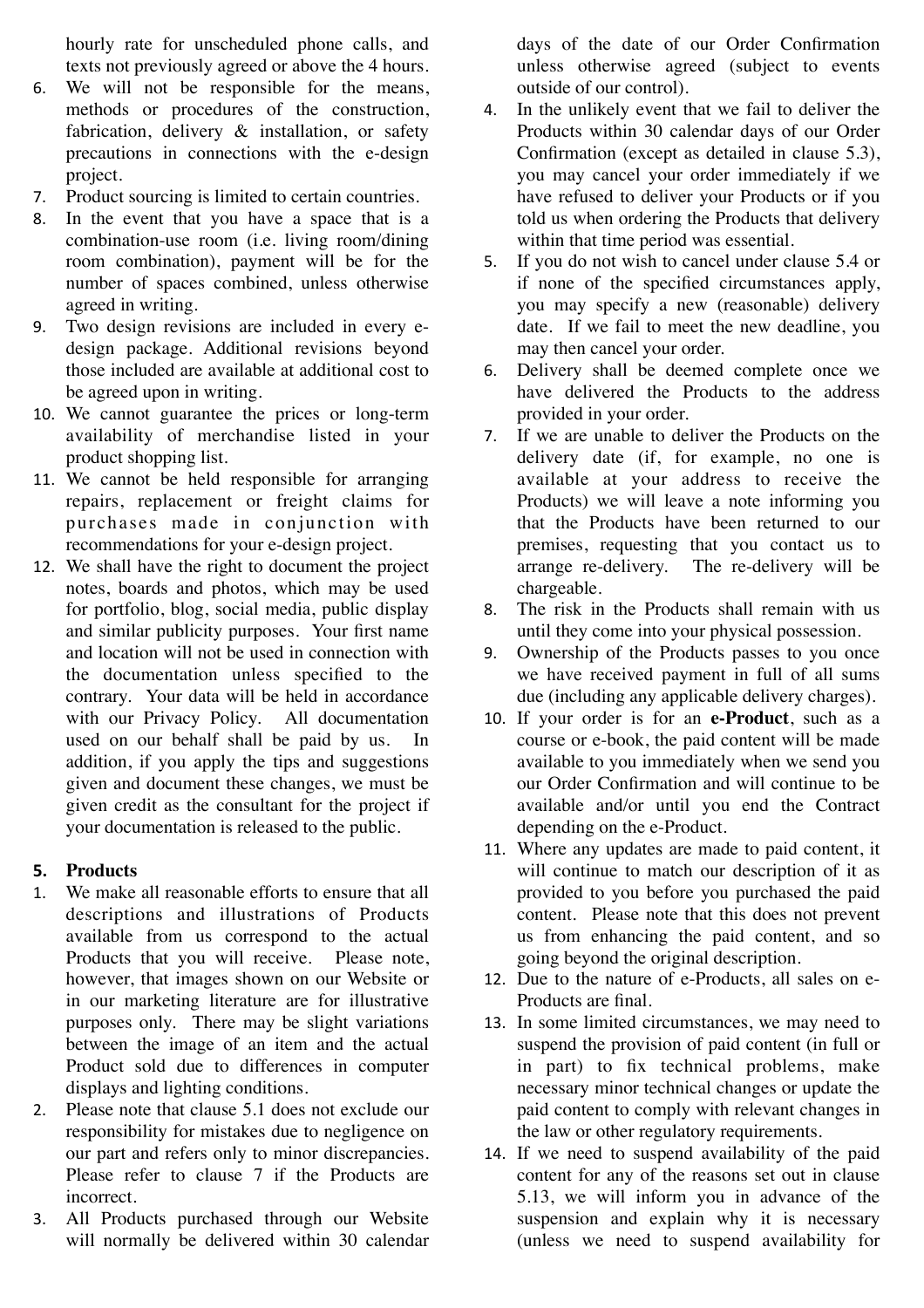urgent or emergency reasons such as a dangerous problem with the paid content, in which case we will inform you as soon as reasonably possible after suspension). If this occurs, your access to the paid content will be extended by a period equivalent to the length of the suspension (unless the period of suspension is less than 5 days). The suspension will not last for more than 14 days.

15. We may suspend provision of the paid content if we do not receive payment on time from you. We will inform you of the non-payment on the due date, however, if you do not make payment within 48 hours of our notice, we may suspend provision of the paid content until we have received all outstanding sums due from you. If we do suspend provision of the paid content, we will inform you of the suspension.

# **6. Price and Payment**

- 1. Our standard payment terms for projects over \$500 are as follows:
	- 1.50% of the quoted fee is payable once our Proposal is accepted. We will be unable to commence the work until this payment has been paid in full;
	- 2.The remaining quoted fee (if any) is payable no later than 60 days following your acceptance of the Proposal and before any drawings and plans we have produced are sent to you or your chosen contractors to begin the work, where applicable.
- 2. We reserve the right to issue additional progress invoices and the final invoice at any time, if the Services are delayed through no fault of our own. We also reserve the right to request 100% of the quoted fee up front at our sole discretion and for projects under \$500 and will specify this in the Proposal.
- 3. The Services will be deemed complete, and the final invoice will be issued, once our design has been provided. We may include additional advice and support for a set amount of hours.If this is the case, we will set this out our Proposal. If you require further support, this will be chargeable at our standard hourly rate.
- 4. Unless otherwise agreed, our hourly rates are found on the proposal.
- 5. All quoted prices include VAT ( value added tax) where applicable.
- 6. All invoices are payable immediately or within 7 calendar days from the date of invoice, without set-off, withholding or deduction.
- 7. We make all reasonable efforts to ensure that any prices shown on our Website are correct at the time of going online. All prices are checked

by us before we accept your order. In the unlikely event that we have shown incorrect pricing information, we will contact you in writing to inform you of the mistake. If the correct price is lower than that shown when you made your order, we will simply charge you the lower amount and continue processing your order. If the correct price is higher, we will give you the option to purchase the Products at the correct price or to cancel your order (or the affected part of it). We will not proceed with processing your order in this case until you respond. If we do not receive a response from you within 48 hours, we will treat your order as cancelled and notify you of this in writing.

- 8. If we discover an error in the price or description of the Products on our Website after your order is processed, we will inform you immediately and make all reasonable efforts to correct the error. You may, however, have the right to cancel the Contract and receive a refund if this happens.
- 9. If you do not make payment to us by the due date, we will stop providing our Services and will charge you interest on the overdue sum at the rate of 12% per annum. Interest will accrue on a daily basis from the due date for payment until the actual date of payment of the overdue sum, both before or after judgment. This will not apply if you have promptly contacted us to dispute an invoice in good faith. No interest will accrue while such a dispute is ongoing.
- 10. Should the work be delayed or postponed for a period of 6 months or more in any one stage, through no fault of our own, we reserve the right to review and amend our fees and will notify you of this.
- 11. We will be working with the client's budget. On occasion, freight and delivery charges are not known until the end of the lead-time. Prices of furnishings and other products are subject to change. We cannot be held liable for additional or unforeseen costs.
- 12. Delays due to contractors/builders or site delays whilst we are undertaking a project management role cannot be claimed against us.
- 13. All orders placed via our Website must always be paid for in advance and will be taken we process your order and send you an Order Confirmation (this usually occurs immediately and you will be shown a message confirming your payment). All payments have to be made using our chosen payment gateway provider, such as PayPal. We do not accept checks. Payments will go through this payment gateway provider's website. No credit or debit card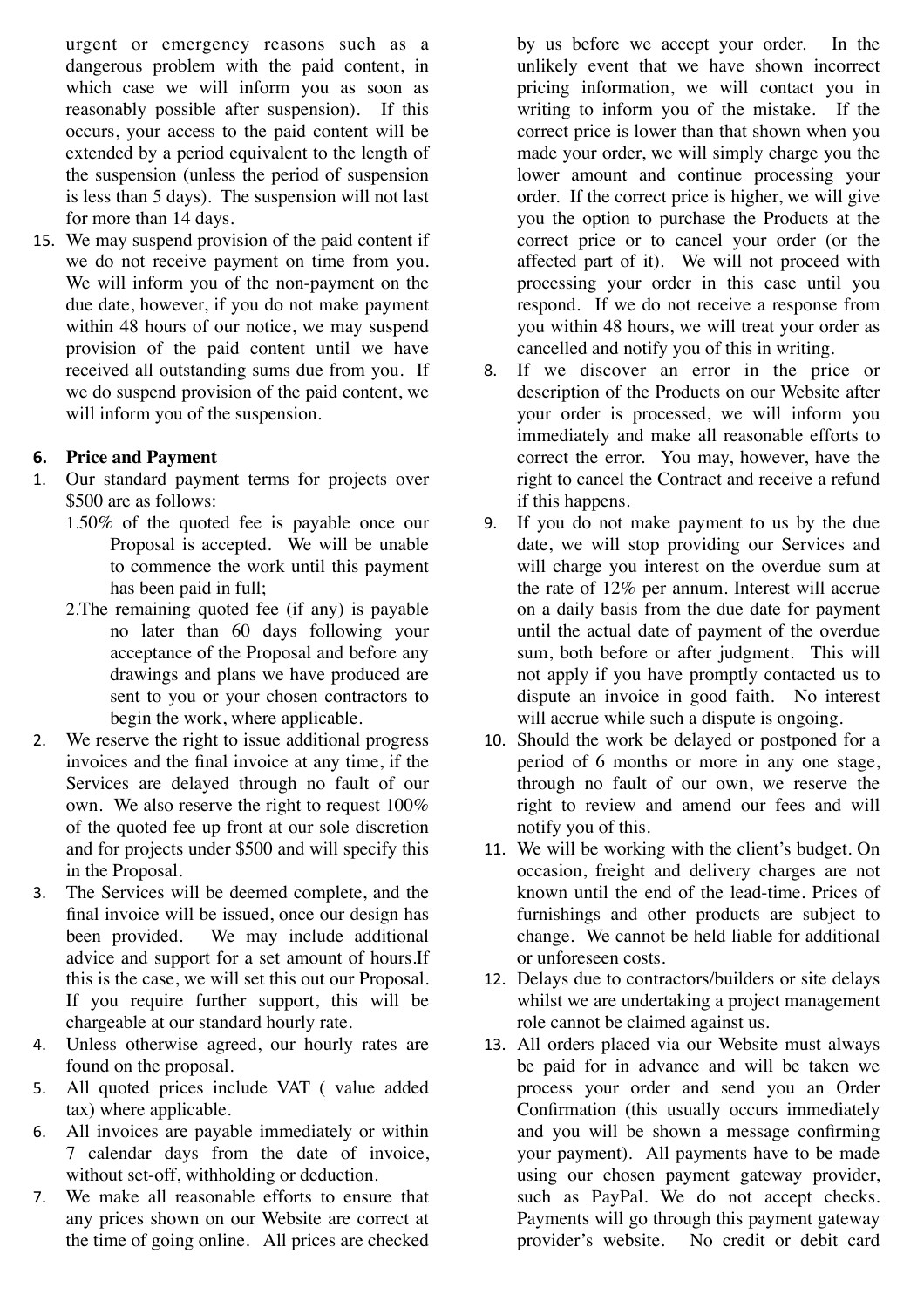information is provided to us and completion of the transaction will be subject to you agreeing to the payment gateway provider's terms and conditions. A separate contractual relationship will be created between you and the payment gateway provider and we cannot be held responsible for their actions or lack of actions.

#### **7. Problems with e- Products**

- 1. In the case of e-Products ordered:
	- 1.If the paid content has faults, you will be entitled to a repair or a replacement;
		- 2.If we cannot fix the problem, or if it has not been (or cannot be) fixed within a reasonable time and without significant inconvenience to you, you may be entitled to a full or partial refund;
		- 3.Please note that we will not be liable if we informed you of the fault(s) or other problems with particular paid content before you accessed it and it is that same issue that has now caused the problem (for example, if the paid content in question is an alpha or beta version and we warned you that it may contain faults); if you have purchased the paid content for an unsuitable purpose that is neither obvious nor made known to us and the problem resulted from your use of the paid content for that purpose; or if the problem is the result of misuse or intentional or careless damage.
- 2. For further information on your rights as a consumer, please contact your local Better Business Bureau.

# **8. Termination**

1 Either party may terminate the Contract for cause if (a) the other party breaches any material provision of the Contract or these Terms and Conditions, or repeatedly breaches any provision of the Contract or these Terms and Conditions and fails to cure such remedy within 10 days of receiving written notice from the terminating party specifying in reasonable detail the nature of such breach; or (b) the other party generally fails to pay its debts as they become due, admit in writing its inability to pay its debts generally, makes a general assignment for the benefit of creditors or any bankruptcy or similar debt relief proceedings are instituted by or against the other party or the other party takes any corporate action to authorize the actions set forth in clause 6. Either party may terminate the Contract if a court of

competent jurisdiction (or other administrative body empowered to issue such orders) issues a final order or judgment holding that the Contract or the Services offered therein are in violation of law. Any termination pursuant to this clause will be deemed effective upon the terminating party providing the other party with written notice of such termination in accordance with the notice provisions of the Contract.

2 In the event of termination by us, we will be compensated for the Services provided prior to termination as well as any applicable reimbursements.

3 Any termination will not affect your obligations to us under the Contract or these Terms and Conditions, including but not limited to,

indemnification and limitation of liability, which are intended to survive such termination.

# **9. Our Liability**

- 1. To the maximum extent permitted by applicable law, in no event shall we or any of our members, managers, officers, employees, or agents be liable to you for any lost or imputed profits or any indirect, incidental, consequential, special, reliance, or punitive damages. In the event of a breach by us of our express obligations under these Terms and Conditions, your remedies will be limited to damages, which in any event, will not exceed the fees paid by you for the Services.
- 2. We will use our own exclusive judgement when deciding upon artistic factors required for the provision of the Services. We will not accept liability, and no refunds will be offered, in the unlikely event that you are dissatisfied due to a matter of personal taste.
- 3. We may provide referrals or recommendations to other companies. Please be aware that we may receive commission payments from these companies. However, the decision regarding their suitability rests with you and we accept no liability for their actions or lack of actions.
- 4. We cannot be held responsible for issues or defects in our Services where we have relied on information provided by you or other companies instructed by you.
- 5. In connection with the Contract and the Services, you agree to indemnify, defend and hold us, our affiliates, and their respective successors and assigns, directors, officers, employees, representatives, agents, licensors, advertisers, suppliers and service providers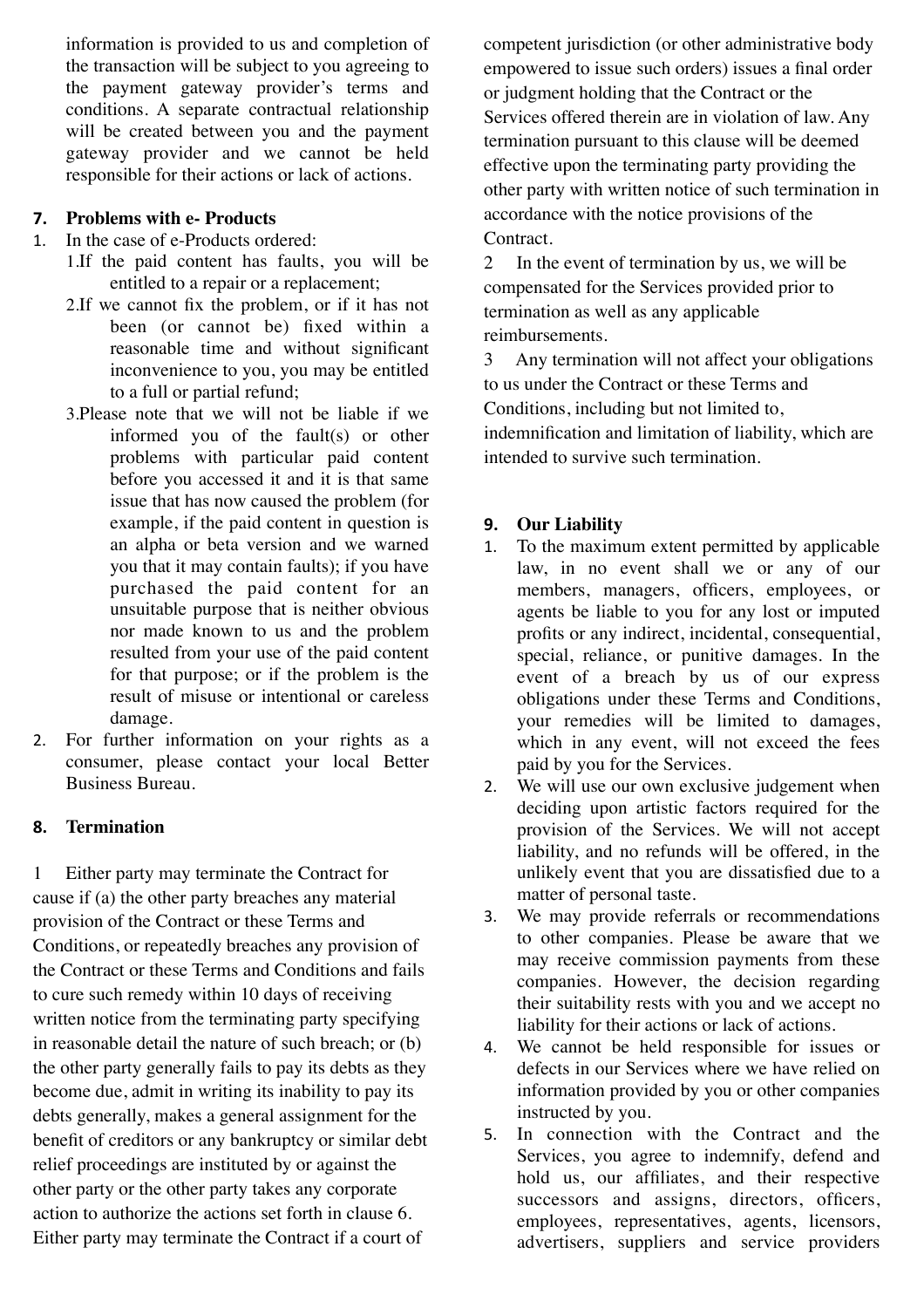harmless from any and all claims, liabilities, damages, losses, cost and expenses (including reasonable attorneys' fees, accounting fees and/ or other professional fees), arising in any way out of or in connection with (a) your use of the Services or (b) your breach of the Contract or these Terms and Conditions. We reserve the right to assume the exclusive defense and control of any matter subject to indemnification by you and all negotiations for its settlement or compromise, and you agree to fully cooperate with us upon our request.

6. THE SERVICES AND ALL OF OUR CONTENT, PRODUCTS AND MATERIALS MADE AVAILABLE ON, THROUGH OR IN CONNECTION THEREWITH, INCLUDING IN CONNECTION WITH ANY THIRD PARTIES, ARE PROVIDED ON AN "AS-IS" AND "AS-AVAILABLE" BASIS, WITHOUT ANY REPRESENTATION, WARRANTY OR CONDITION OF ANY KIND, EXPRESS OR IMPLIED, OR ANY GUARANTY OR ASSURANCE THAT THE SERVICES WILL BE AVAILABLE FOR USE, OR THAT ANY PRODUCTS, FEATURES, FUNCTIONS, SERVICES OR OPERATIONS WILL BE AVAILABLE OR PERFORMED AS D E S C R I B E D . A L L I M P L I E D REPRESENTATIONS, WARRANTIES AND CONDITIONS RELATING TO THE SERVICES ARE HEREBY DISCLAIMED. NO ADVICE OR INFORMATION, WHETHER ORAL OR WRITTEN, OBTAINED FROM US OR THROUGH THE SERVICES WILL CREATE ANY WARRANTY NOT EXPRESSLY MADE HEREIN. YOU ARE SOLELY RESPONSIBLE FOR ALL OF YOUR COMMUNICATIONS AND INTERACTIONS THROUGH THE USE OF THE SERVICES.

# **10. Intellectual Property Rights**

- 1. We own (and retain) all intellectual property rights subsisting in any and all designs we create and all content on our Website.
- 2. Provided payment is made in accordance with the terms of payment above, we will grant you a non-exclusive license to use the intellectual property the subject of the Contract, only for the purposes for which we are engaged by you. The license will become effective once the final design is provided. You may not sub-license these intellectual property rights without our prior written permission.
- 3. We reserve the right to take such actions as may be appropriate to restrain or prevent infringement of our intellectual property rights.
- 4. Any license granted shall be automatically revoked if you breach any of these terms and conditions or if the Contract is cancelled in accordance with clauses 7, 8 or 9.
- 5. The license will apply only to the final design and will not extend to any draft concepts, images, designs or other material viewed by you. These cannot be used without our express permission.
- 6. We will issue designs in our standard, noneditable format only. If you require CAD or other information which could be manipulated by others, please inform us in advance. We will only issue these at our sole discretion and subject to the acceptance of our Professional Indemnity insurers and this will be chargeable (typically at the remaining fee for the total project phase).
- 7. You warrant that any document given to us will not cause us to infringe the intellectual property or other legal rights of any third party.
- 8. We reserve the right to use any design created by us and take photographs of the property for our own promotional purposes. Please advise us when accepting our Proposal if you do not agree to this.
- **11. Events Outside of Our Control (Force Majeure)**: We will not be liable for any failure or delay in performing our obligations where that failure or delay results from any cause that is beyond our reasonable control. Such causes include, but are not limited to: power failure, internet service provider failure, industrial action, civil unrest, fire, flood, storms, earthquakes, acts of terrorism or war, governmental action, epidemic or other natural disaster, or any other event that is beyond our control.

# **12. Feedback**

- 1. We always welcome feedback from our clients and, whilst we always use all reasonable endeavors to ensure that your experience as a client of ours is a positive one, we nevertheless want to hear from you if you have any cause for complaint.
- 2. If you wish to complain about any aspect of your dealings with us, please contact us in writing in the first instance. We will respond to your complaint within 14 days.

# **13. Other Important Terms**

1. We may transfer (assign) our obligations and rights under these Terms and Conditions (and